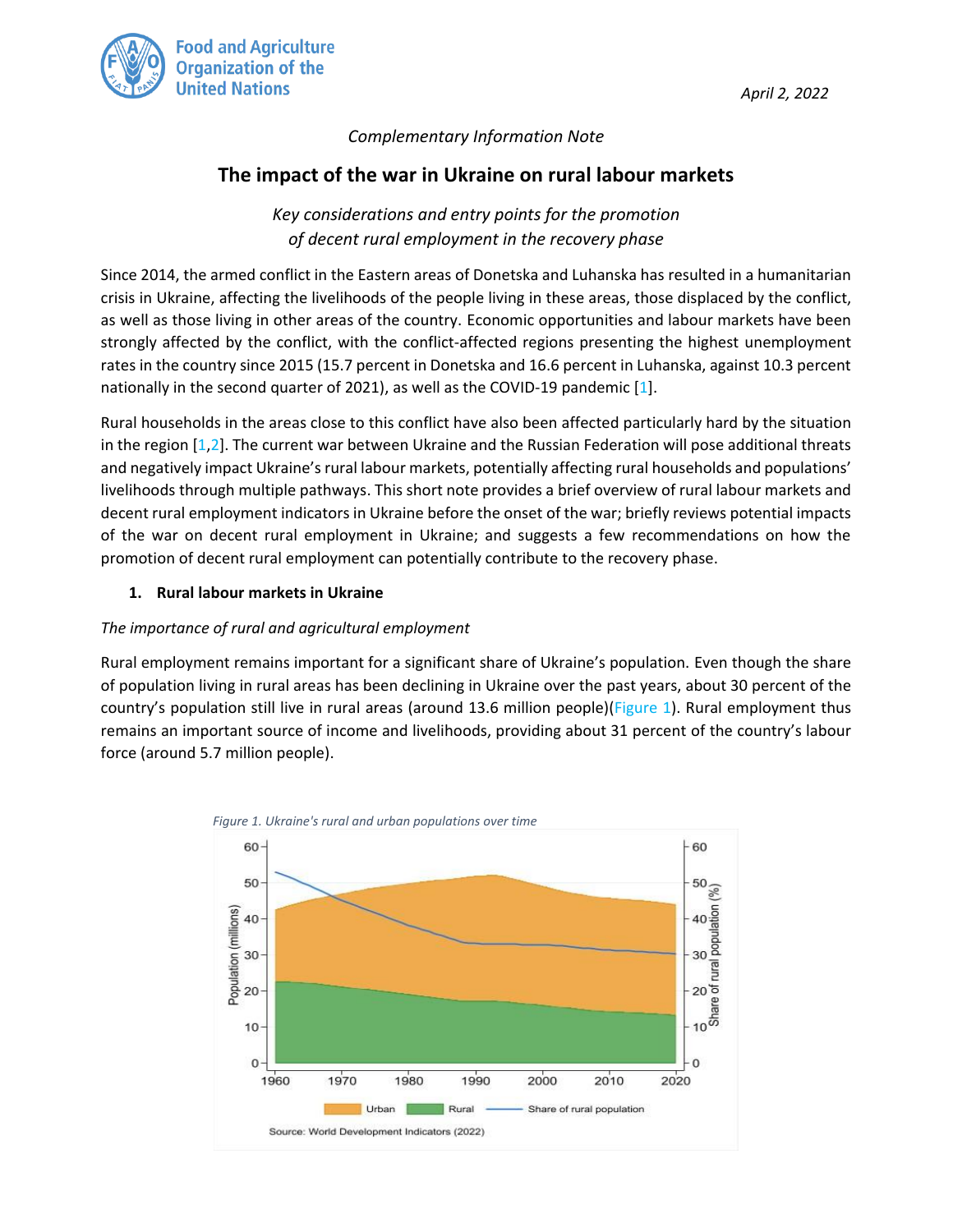Rural labour markets were thus before the onset of the war between Ukraine and the Russian Federation an important source of livelihoods and income for a non-negligible share of households in Ukraine. Rural households were working in different sectors, mostly in the services (47 percent), followed by agriculture (27 percent) and the industry (25 percent) sectors. Agriculture also provides employment to about seven percent of workers in urban areas [\(Figure 2\)](#page-1-0). Rural and urban households working in the agriculture sector will thus also most likely be severely affected through the multiple impacts of the war on these sectors and rural labour markets.

<span id="page-1-0"></span>

Furthermore, an important share of households and individuals in rural areas was already in a situation of unemployment before the conflict, increasing their vulnerability. As displayed in [Figure 3,](#page-1-1) unemployment rates in rural areas and urban areas were relatively similar (9.4 and nine percent, respectively). This stresses the importance to address unemployment in both rural and urban areas as well.

<span id="page-1-1"></span>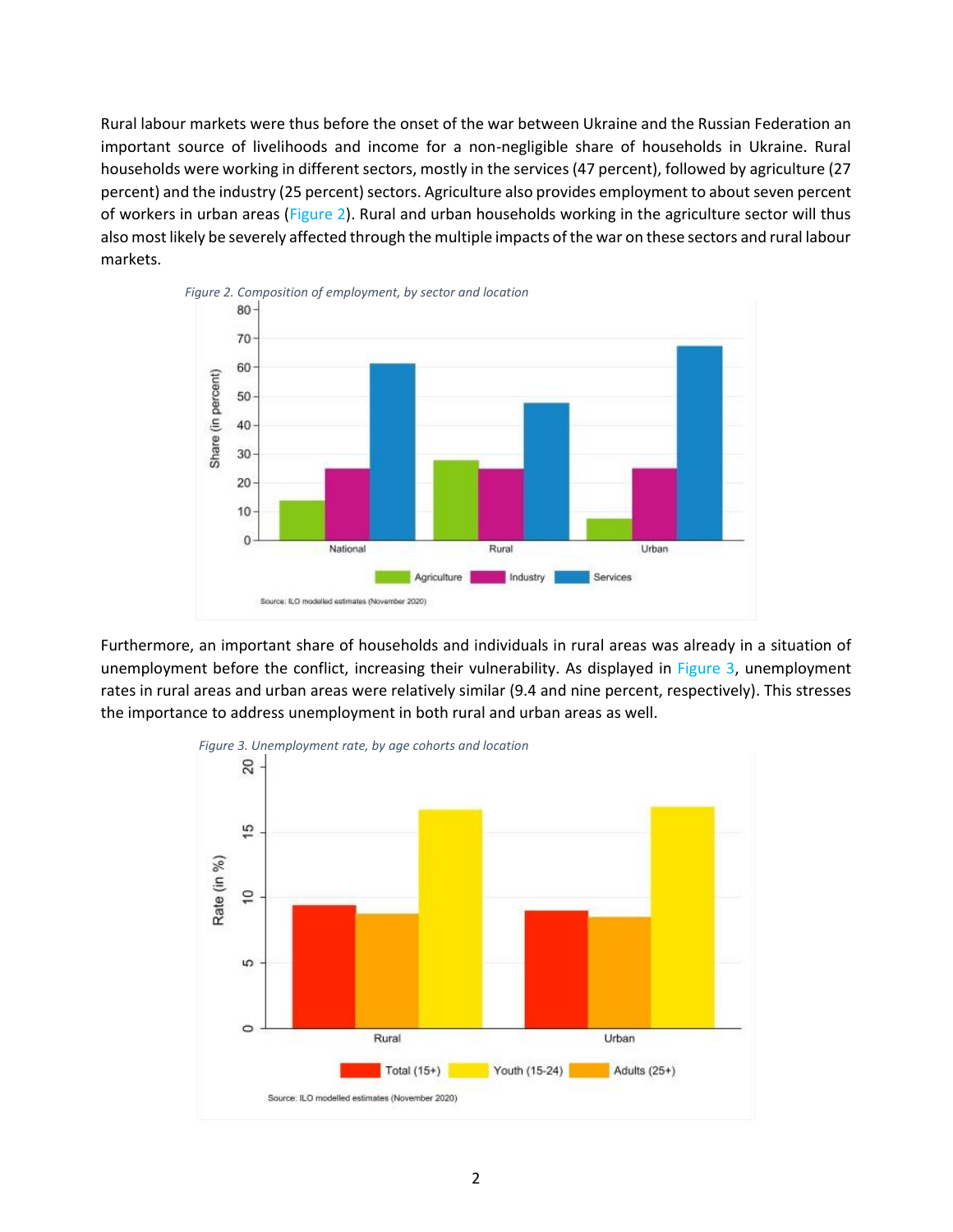#### *Vulnerable groups in rural labour markets*

Vulnerable groups face significant challenges related to decent work and employment in rural areas. As shown in [Figure 3,](#page-1-1) unemployment rate is almost two times larger for youth than for adults in rural areas (17 and nine percent respectively). As shown in [Figure 4,](#page-2-0) youth labour force participation is also higher in rural areas (36 percent against 29 percent in urban areas), which suggests that rural youth are constrained to joining the labour force earlier on than urban youth [3].

<span id="page-2-0"></span>

Rural women also face challenges in rural labour markets. While the unemployment rate for rural women is slightly lower than the unemployment rate for rural men (8.4 percent vs. 10.3 percent) [\(Figure 5\)](#page-3-0), the share of women Not in Employment, Education, or Training (NEET) (22.5 percent) is larger than the shares of rural men (13.5 percent) and urban women (18.9 percent) in NEET [\(](#page-3-1)

[Figure 6\)](#page-3-1). This stresses that rural women are more likely than their urban and male counterparts to be out of employment and not in education and training, which may indicate that they may be undertaking a larger share of unpaid care work.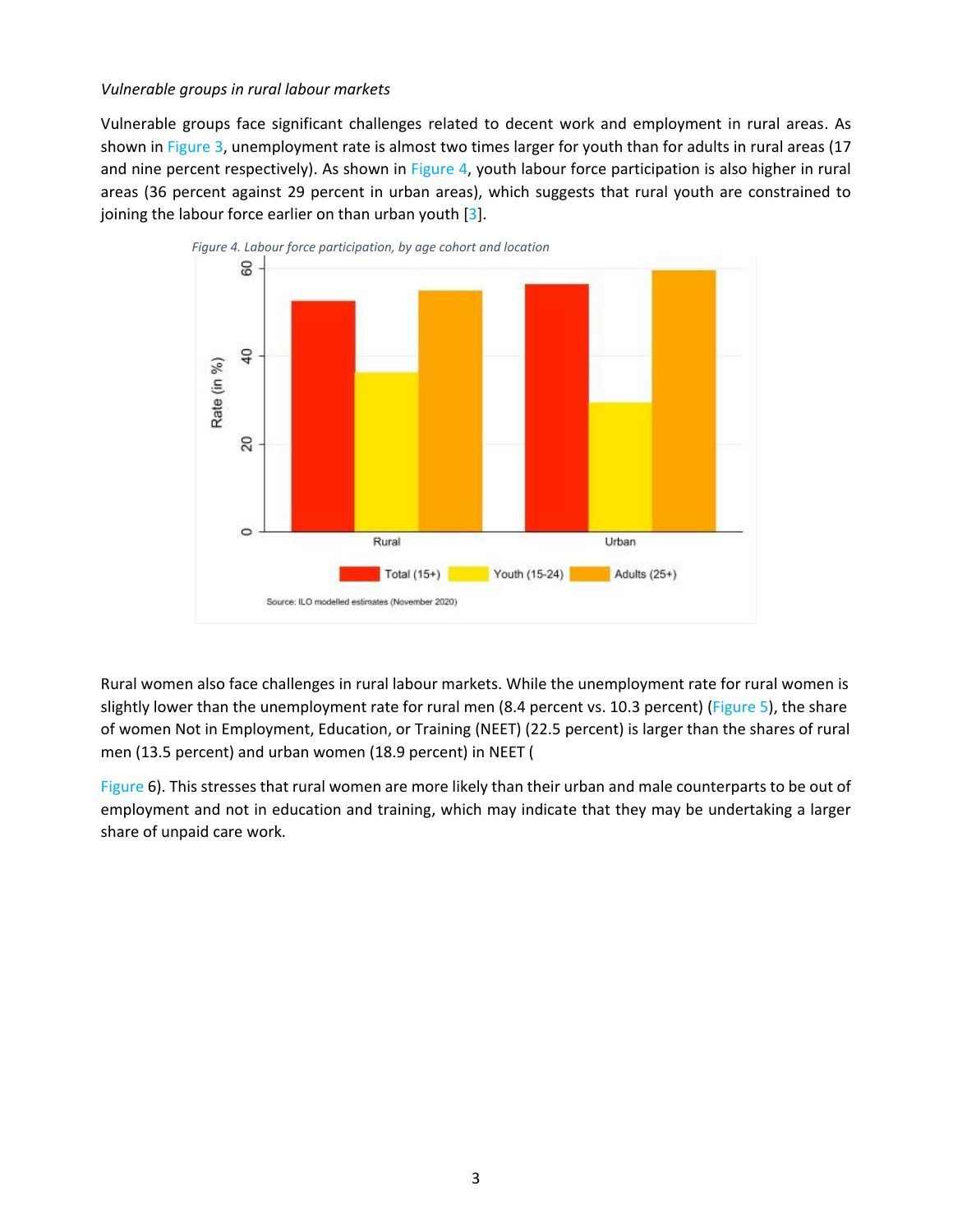<span id="page-3-0"></span>

<span id="page-3-1"></span>

Rural households are also more inclined to resort to child labour than urban households. Twenty-five percent of children aged 5-17 were in child labour in rural areas in 2015, against 3.6 percent in urban areas [\(Figure 7\)](#page-4-0). Disaggregating by sex, 27.6 percent of male children and 22.6 percent of female children were in child labour in rural areas. A significantly larger share of youth aged 15-17 in child labour was also found in child labour in rural areas (37.4 percent against 4.3 percent in urban areas). The share of children in hazardous work was also higher in rural areas than in urban areas (25.1 percent against 3.5 percent, respectively), for both male (27.6 percent against 4.5 percent in urban areas) and female children (22.5 percent against 2.6 percent). The situation was particularly critical for rural youth aged 15-17, with a share of 37.4 percent of children in this age cohort involved in hazardous work [\(](#page-4-1)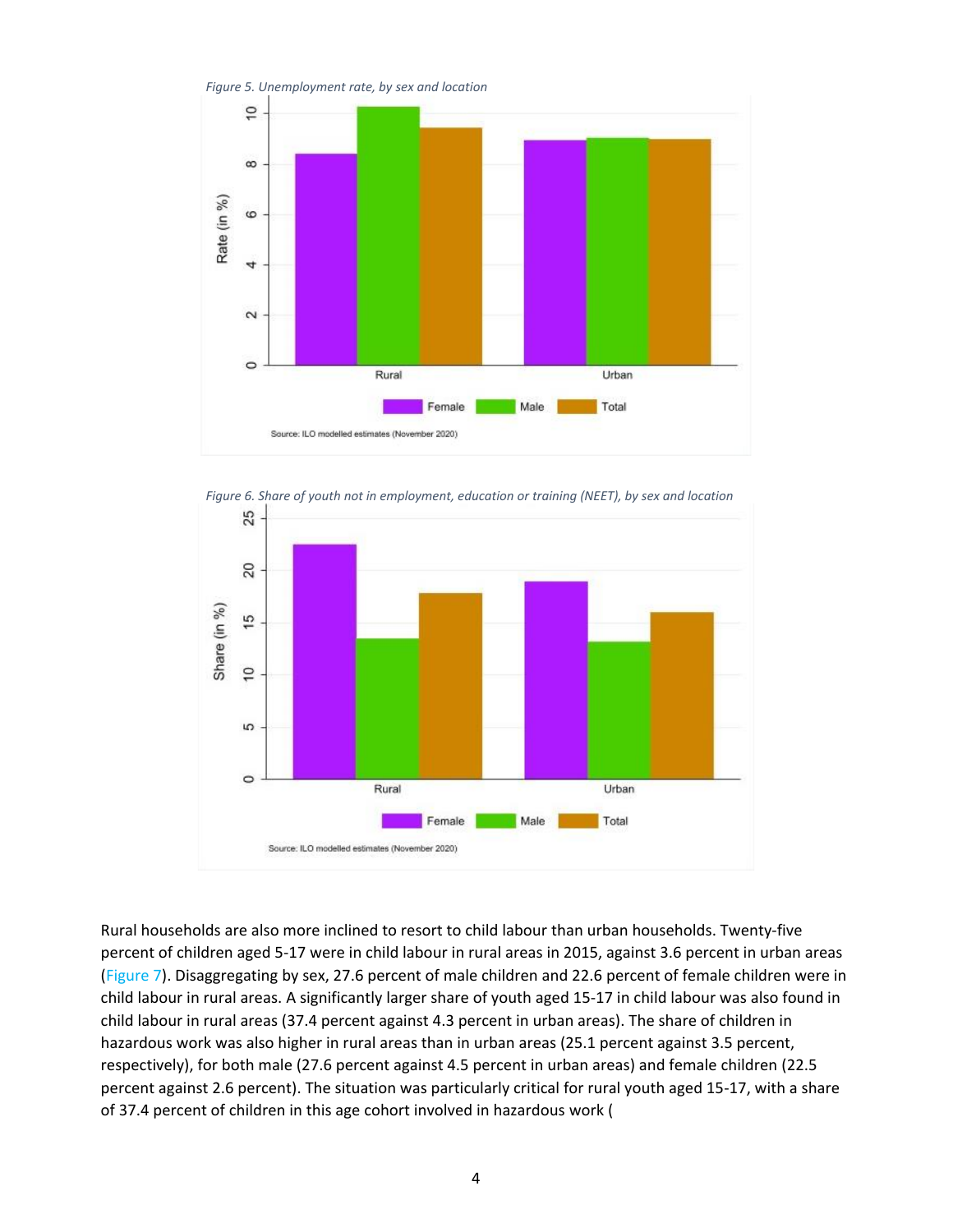<span id="page-4-0"></span>



*Figure 8. Share of children in hazardous work, by sex, age, and location*

<span id="page-4-1"></span>

#### *Migrants and internally displaced persons*

Before the conflict, 6.1 million Ukrainian nationals were living abroad, of which 53 percent were residing in the Russian Federation, followed by 6 percent in the United States of America, 5.8 percent in Kazakhstan, 4.7 percent in Germany, 4.4 percent in Poland, and 4 percent in Italy [4]. Using data from the National Bank of Ukraine, Ratha and Kim (2022) estimate that remittance flows to Ukraine were greater than USD 19 billion in 2021 and represented 12 percent of the country's GDP [5].

Besides Ukrainian nationals residing overseas, there were before the conflict between Ukraine and the Russian Federation 734,000 internally displaced persons in Ukraine [6]. Most of these displacements were a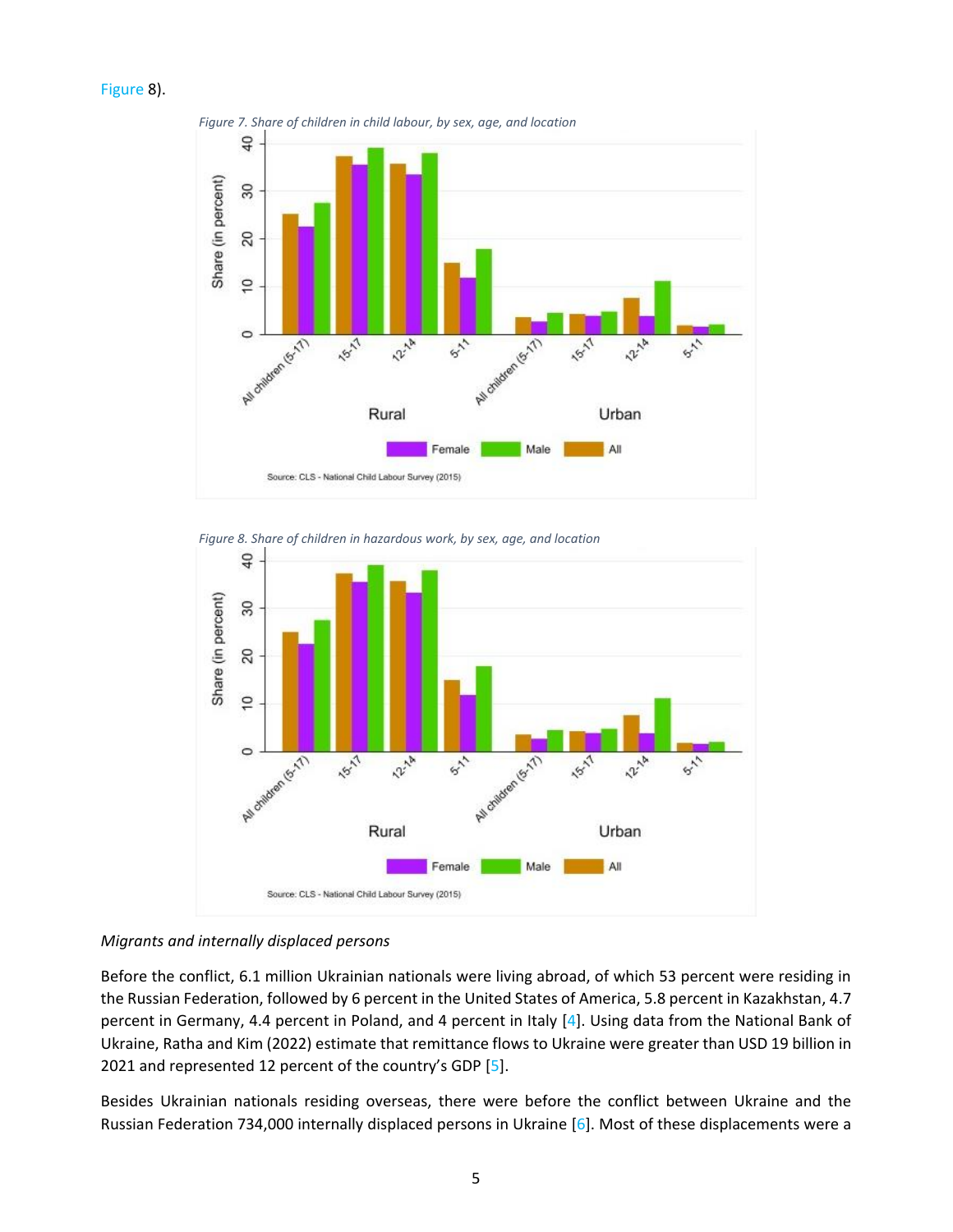result of the conflict in Donetska and Luhanska, which led to an economic outward migration from these region, leading in particular to disproportionate displacement and migration of younger population to other regions in Ukraine as well as abroad [1].

### **2. Potential impact of the conflict on decent rural employment**

## *Implications for the rural labour force*

The current conflict and crisis will potentially affect labour markets, employment, and working conditions in rural areas. Basic infrastructure and the provision of public services will also be affected [1], while the conscription and involvement of the population on the conflict will affect the rural and agricultural labour force in the country. These factors, among others, will affect agricultural supply chains, both upstream and downstream, including through logistical and production risks [7].

FAO's recent notes on the impact of the conflict on food security have already stressed the potential threats to food security and agricultural markets through production risks  $[7,8]$ . Many of these production risks are tied to the impact of the conflict on the labour force. As of the end of March 2022, it is estimated that about 6.5 million persons were internally displaced and 4 million refugees fled Ukraine [9]. By March 16, 2022, more than half of the adult internally displaced persons were aged 40 or younger (21 percent aged 18-30 and 33 percent aged 30-40). Most of the IDPs were also coming from the regions (oblasts) of Kyiv City (30 percent), Kharkiv (25 percent) and the Kyiv region (15 percent)  $[10]$ . Internal displacement, combined with the conscription and requirement for men aged 18 to 60 years to stay and join the fight [11], has reduced the labor force availability in rural areas [8]. Ukrainian farms have already reported experiencing labour shortages with many of their workers quitting their jobs, further stressing the lack of workers as a concern to resume work on the farms as well [12].

# *Implications for decent rural employment*

These labour shortages, coupled with shortages of other inputs (e.g., fuel, chemical, fertilizers, etc.), as well as the damages made to some farms during the war, will affect the production and performance of farms in the country  $[8]$ . This will in turn potentially affect their revenues and limit rural on- and off-farm employment opportunities for remaining (potential) workers. For instance, smallholders, who are responsible of a large part of the country's gross agricultural production, are also an important source of local employment and livelihoods [8,13]. The impact of the war on their production would trigger negative spillover effects on rural and agricultural local labour markets.

Conflicts can be a determinant pushing children into child labour, which can affect their physical and mental development and depriving them of the opportunity to learn, among others  $[14]$ . Labour shortages on farms, especially the smaller or more vulnerable, may also lead farmers to resort to child labour as substitution for the missing labour force.

Both the production risks (e.g., impossibility for farmers to attend their fields to plant and harvest their crops, overall implications for all agricultural activities) and logistical risks (e.g., disruptions on the supply chains through damages to infrastructures) [7] bear the potential to affect rural livelihoods throughout the food and agricultural supply chains in Ukraine. For instance, off-farm jobs (e.g., in food processing, transportation, and retail) may also be affected by the war (either directly or indirectly through the effects on on-farm production).

# *Implications for rural remittances in Ukraine and Central Asia*

While remittances to Ukraine sent by Ukrainian nationals residing overseas to support their families are increasing, remittances from Russian Federation will most likely be disrupted due to the sanctions while the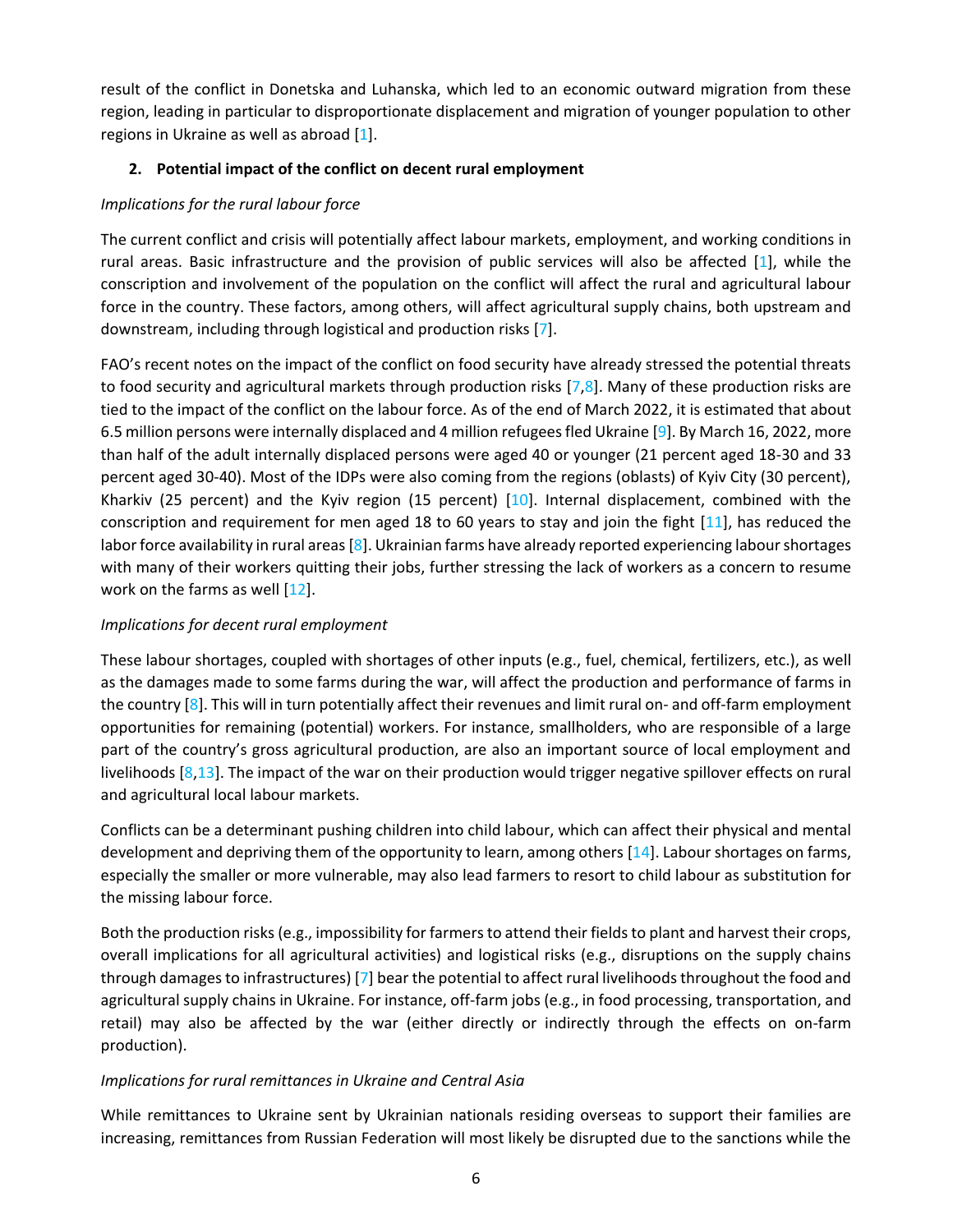devaluation of the ruble will affect their value. The reduction of economic activities in Russian Federation will also affect the employment and income of migrant workers. This can also have an impact on many countries in Central Asia who are highly dependent on remittances from Russian Federation [7,15]. At the same time Central Asian migrant workers who were supposed to make their journey to Russia put on standby mode their travel plans, while the ones already present in Russian Federation may have already considered looking for more lucrative work opportunities elsewhere, namely in Southeast Asia and the Middle East [16].

### **3. The promotion of decent rural employment for the recovery phase:**

Considering the importance of rural employment and livelihoods in Ukraine, it is critical that policy and decision makers adopt policies and strategies that aim at addressing the specific challenges affecting rural employment and provide decent rural employment opportunities to rural households, including the most vulnerable groups, to contribute to the economic foundations for the economic recovery and development phase. Potential actions and responses could consist of the following:

- **1.** Promoting productive employment as part of the economic foundations for a peaceful development in fragile contexts is critical. Unemployment, inequalities, and lack of employment opportunities can further drive fragility and conflicts [17] and should thus be addressed through the provision of productive and decent employment opportunities in rural areas.
- **2.** On the short term, promoting temporary rural employment can minimize the risk and avoid exposing beneficiaries and populations to further insecurity in the reconstruction phase. For instance, livelihood and employment opportunities should be promoted, in particular to refugees and internally displaced persons, though education and training, micro-business startup services, among others [17].
- **3.** At a broader scale, public work programmes can contribute to create and rehabilitate infrastructure [18], while helping vulnerable workers increase their resilience through income and work wages.
- **4.** In the aftermath of the conflict, many rural youth will have lost most of their livelihoods. The promotion of employment for rural youth will help build their resilience and provide them with stable livelihoods – while contributing to the economic reconstruction and development of the country.
- **5.** In the same vein, employment opportunities should be provided to returning refugees and internally displaced persons after the conflict to support their sustainable reintegration in rural areas. The latter can in return help rural areas through capital investments, skills and technology transfer, know-how and their social networks, creating spillover effects for the community [19], which can contribute to the reconstruction.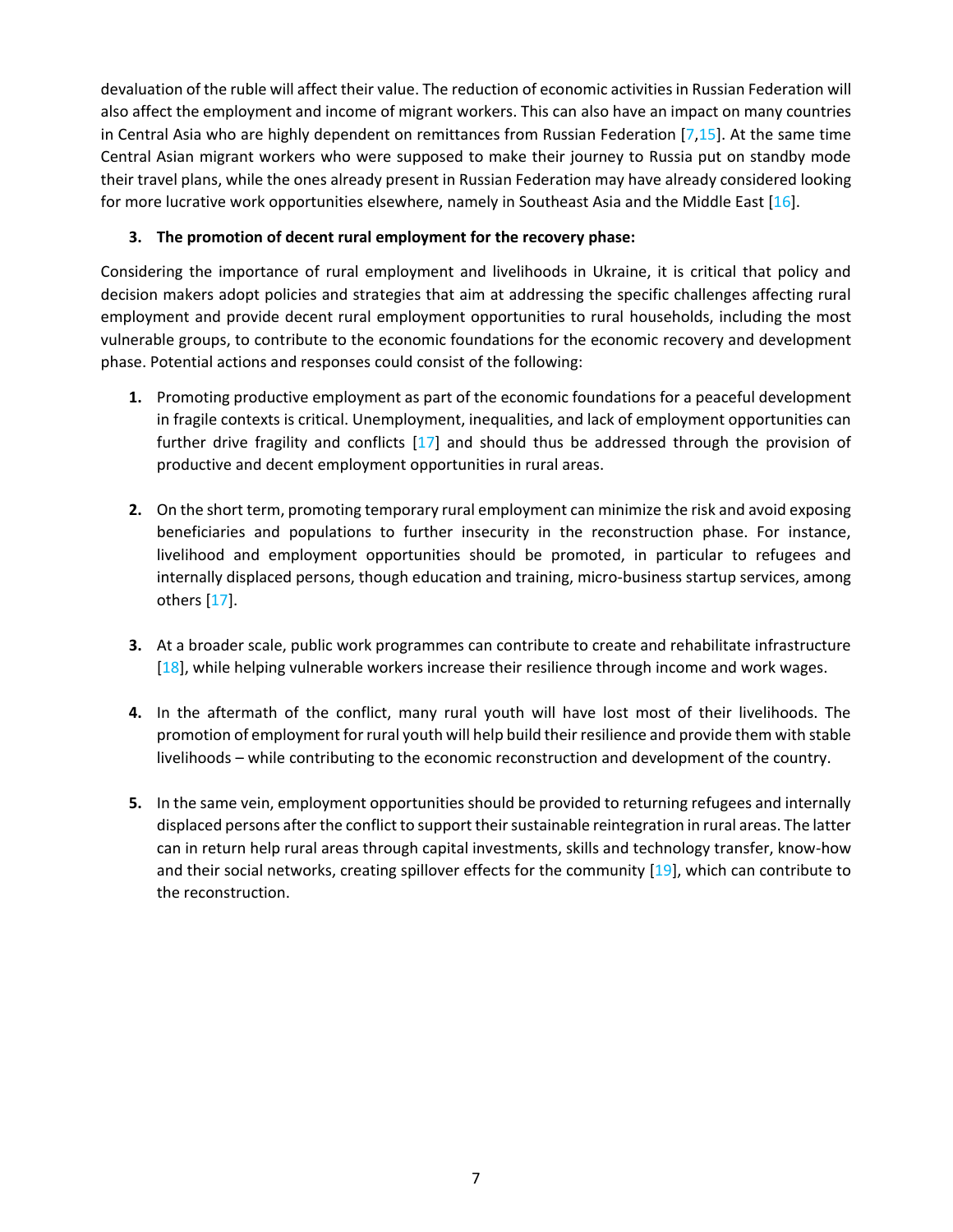#### **References**

- 1. OCHA. Humanitarian Needs Overview: Ukraine. OCHA; 2022 p. 128. Available: https://reliefweb.int/sites/reliefweb.int/files/resources/ukraine\_2022\_hno\_eng\_2022-02-10.pdf
- 2. Cafiero C, Yassin F. Food Security & Livelihoods Assessment in Eastern Ukraine, GCA. : 72.
- 3. ILO. Rural and urban labour markets: Different challenges for promoting decent work. Geneva, Switzerland: International Labour Organization; 2020 Oct p. 17. Report No.: 11. Available: https://ilo.org/wcmsp5/groups/public/---dgreports/---stat/documents/publication/wcms\_757960.pdf
- 4. IOM. Ukraine Migration Overview. In: Migration data portal [Internet]. [cited 30 Mar 2022]. Available: https://www.migrationdataportal.org/ukraine/migration-overview
- 5. Ratha D, Kim EJ. Russia-Ukraine Conflict: Implications for Remittance flows to UEvakDraickinaned BaennjadmCineScnhrtarveanl Asia. KNOMAD; 2022 p. 8. Report No.: 17.
- 6. IDMC. GRID 2021: Internal displacement in a chanding climate. Internal Displacement Monitoring Centrer and Norwegian Refugee Council; 2021 p. 85. Available: https://www.internaldisplacement.org/sites/default/files/publications/documents/grid2021\_idmc.pdf#page=38?v=2
- 7. FAO. Information Note The importance of Ukraine and the Russian Federation for global agricultural markets and the risks associated with the current conflict. Food and Agriculture Organization of the United Nations; 2022 p. 41.
- 8. FAO. Ukraine: Note on the impact of the war on food security in Ukraine. 2022; 14.
- 9. OCHA, HDX. Ukraine Data Explorer. 2022 [cited 30 Mar 2022]. Available: https://data.humdata.org/visualization/ukraine-humanitarian-operations/
- 10. IOM. Ukraine Internal Displacement Report. General Population Survey Round 1, 16 March 2022. 2022. Available:

https://displacement.iom.int/sites/default/files/public/reports/IOM%20IDP%20Estimates%20UKR%2 016MAR2022\_Round%201%20full%20report\_v2.pdf

- 11. CARE. Ukraine: Rapid Gender Analysis Brief. 2022. Available: https://www.careinternational.org/files/files/Ukraine\_Rapid\_Gender\_Analysis\_Brief\_CARE.pdf
- 12. MacDonald A. War in Ukraine Is Already Taking Its Toll on Global Food Supplies. Wall Street Journal. 20 Mar 2022. Available: https://www.wsj.com/articles/ukraine-war-farming-food-supplies-grain-russia-11647796055. Accessed 30 Mar 2022.
- 13. Nivievskyi O, Iavorskyi P. Assessing the role of small farmers and households in agriculture and the rural economy and measures to support their sustainable development. : 68.
- 14. FAO. Child labour in agriculture in protracted crises, fragile and humanitarian contexts. Rome, Italy: Food and Agriculture Organization of the United Nations; 2017 p. 48. Available: https://www.fao.org/3/I7403EN/i7403en.pdf
- 15. Ratha D, Kim EJ. Russia-Ukraine Conflict: Implications for Remittance flows to Ukraine and Central Asia. 2022 [cited 30 Mar 2022]. Available: https://blogs.worldbank.org/peoplemove/russia-ukraine-conflictimplications-remittance-flows-ukraine-and-central-asia
- 16. The Moscow Times TM. As the Ruble Falls, Migrant Workers Leave Russia. In: The Moscow Times [Internet]. 21 Mar 2022 [cited 1 Apr 2022]. Available: https://www.themoscowtimes.com/2022/03/21/as-the-ruble-falls-migrant-workers-leave-russiaa77019
- 17. GIZ. Employment Promotion in Contexts of Conflict, Fragility and Violence. Opportunities and Challenges for Peacebuilding. Bonn, Germany: Deutsche Gesellschaft für Internationale Zusammenarbeit (GIZ) GmbH; 2015 p. 72. Available: